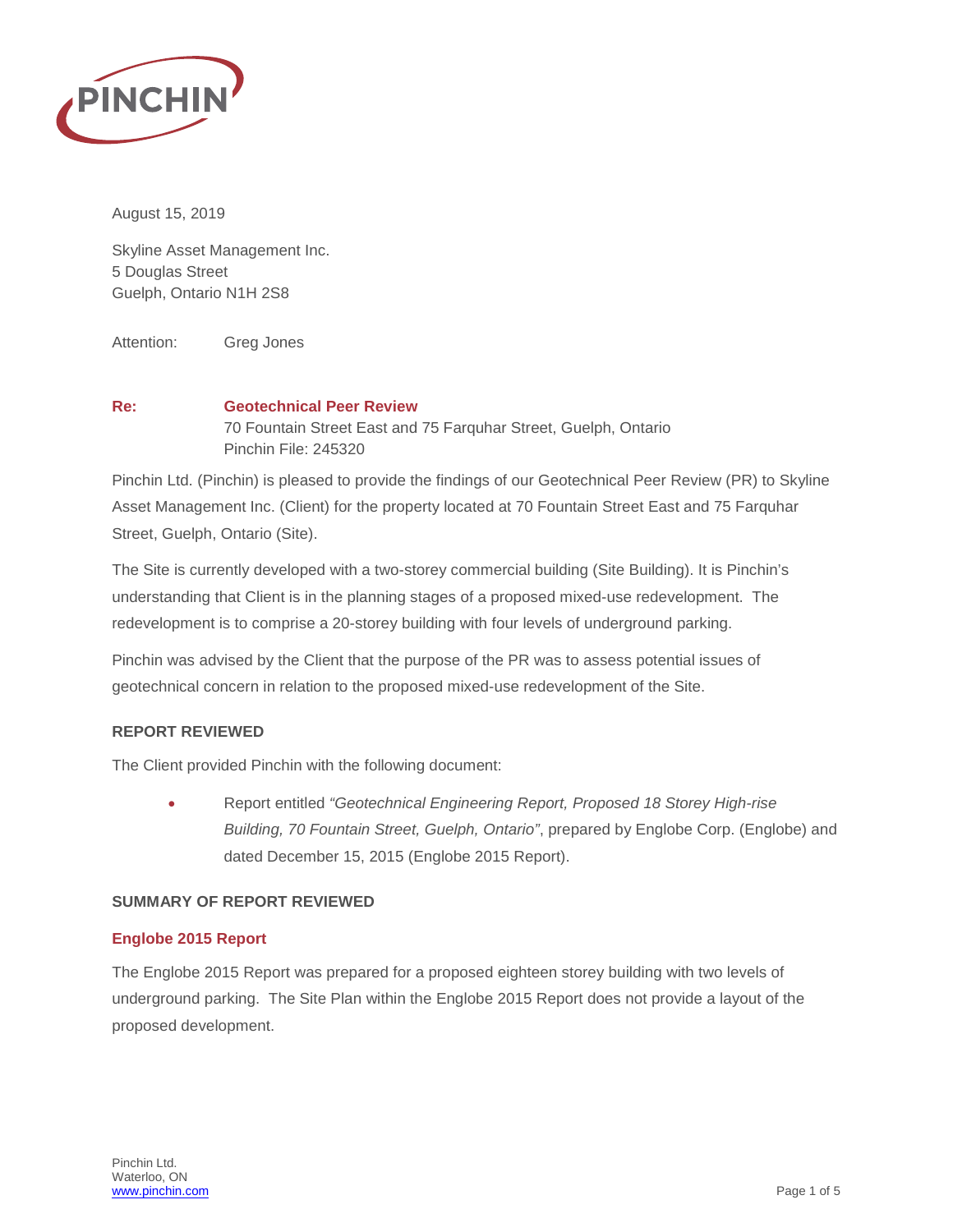

**Geotechnical Peer Review August 15, 2019** 70 Fountain Street East and 75 Farquhar Street, Guelph, Ontario Phinchin File: 245320 Skyline Asset Management Inc. **FINAL** Skyline Asset Management Inc.

The purpose of the Englobe 2015 Report was to investigate the subsurface conditions at the Site via a borehole drilling program and provide geotechnical recommendations for the design of the foundations and pavements.

The field investigation was completed November 19, 2015 and consisted of advancing a total of five (5) boreholes to depths ranging from approximately 3.2 to 8.2 metres below existing ground surface (mbgs). No monitoring wells were installed in any of the boreholes. The elevations of the boreholes provided in the Englobe 2015 Report were relative to a "T' cut in the sidewalk on the west side of Farquhar Street, as provided by Callon Dietz Land Surveyors.

Based on the borehole logs provided for the Site, the subsurface conditions consist of surficial asphalt and fill materials overlying natural sand and gravel soils, followed by glacial till. Presumed bedrock refusal was encountered at depths of 3.2 to 8.2 mbgs (Elevation 313.5 to 314.7 meters above sea level (masl)). The bedrock was not proven or cored in any of the boreholes, and therefore the Rock Quality Designation of the bedrock at the Site has not been obtained. No assessment was made in the Englobe 2015 Report about the type, quality and extent of the fill material for future off-Site disposal.

Water levels were measured at the completion of drilling at depths of 5.2 to 7.3 mbgs; however, no monitoring wells were installed as part of the geotechnical investigation and the stabilized water levels may be different than what was observed at the completion of drilling. Additionally, as the bedrock was not cored and proven, the quantity of water which may come from a bedrock excavation has not been determined.

The Englobe 2015 Report indicates that the soil at the Site which is not excessively wet would be classified as a Type 3 soil as per the Occupational Health and Safety Act and Regulations for Construction Projects, and that saturated or submerged soil shall be classified as Type 4. In addition, the Englobe 2015 Report anticipates that the groundwater entering open excavations could be controlled using gravity drainage and filtered pumps; however, the hydraulic conductivity ranges provided for the materials were from  $10^{-1}$  to  $10^{-3}$  cm/sec, which would may results in significant flows and an in-situ dewatering system may be required to control the groundwater. Additional monitoring wells and hydraulic conductivity testing should be completed to provide anticipated daily dewatering rates.

Preliminary shoring recommendations were provided in the Englobe 2015 Report and included solider piles with lagging and continuous caisson wall. No design parameters were provided for either shoring option.

The foundation recommendations provided in the Englobe 2015 Report assumed that the proposed building would be constructed with two levels of underground parking. In Section 3.3 of the Englobe 2015 Report, Elevations of 214 and 215 are assumed for the basement; however, based on the measured ground surface elevations Pinchin believes that this should be 314 and 315 which matches the elevations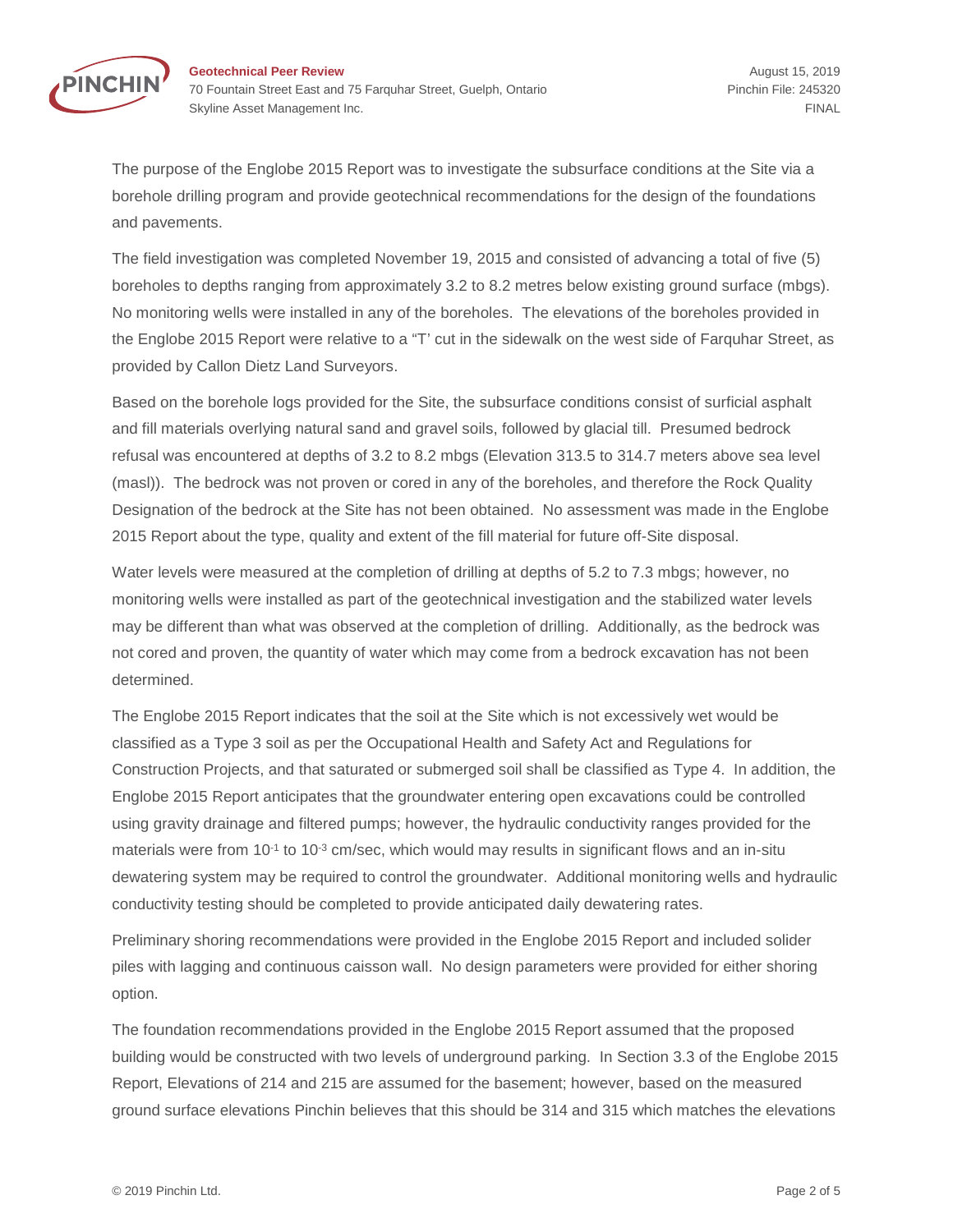

provided in the Englobe 2015 Report Table 1. A factored geotechnical resistance at Ultimate Limit States (ULS) of 430 kPa and a geotechnical resistance at Serviceability Limit States (SLS) of 287 kPa were provided by Englobe. Table 1 provides the highest elevation at each borehole location where conventional foundations founded on the native glacial till material or bedrock can support these bearing resistances.

Several ancillary foundation recommendations were provided in the Englobe 2015 Report, including the following:

- A minimum soil cover of 1.2 m is to be provided for all exterior footings and footings in unheated areas;
- The total and differential settlement for a 3 metre wide foundation would be 20 and 15 mm, respectively; and,
- To minimize disturbance to soil subgrades, the excavations should be carried out with a smooth-blade bucket.

Earthquake design parameters were provided based on Table 4.1.8.4.a of the Ontario Building Code (OBC). Englobe provided a Site Class C for the above noted foundation options, based on the results of the field investigation. A higher Site Classification may be available for the Site if a Shear Wave Velocity Measurement is completed.

Preliminary slab-on-grade recommendations were provided, including supporting the slab on 300 mm of 19 mm clear crushed stone draining into an interior and/or exterior perimeter drainage. The perimeter drainage recommendations are to prevent hydrostatic pressure against the parking garage walls and floor slab, but the actual stabilized water levels and quantity of water are unknown. No design details were included relating to the modulus of subgrade reaction. Further groundwater information is required to complete the design of the basement walls and to determine the long-term maximum water height against the walls for the calculation.

Lateral earth pressure parameters were provided for retaining walls with rigid lateral support that assumes level grades behind the wall and that the backfill is drained. The following geotechnical parameters were provided:

- An at-rest earth pressure coefficient of 0.5; and
- Unit weight of soil 22.0 kN/m<sup>3</sup>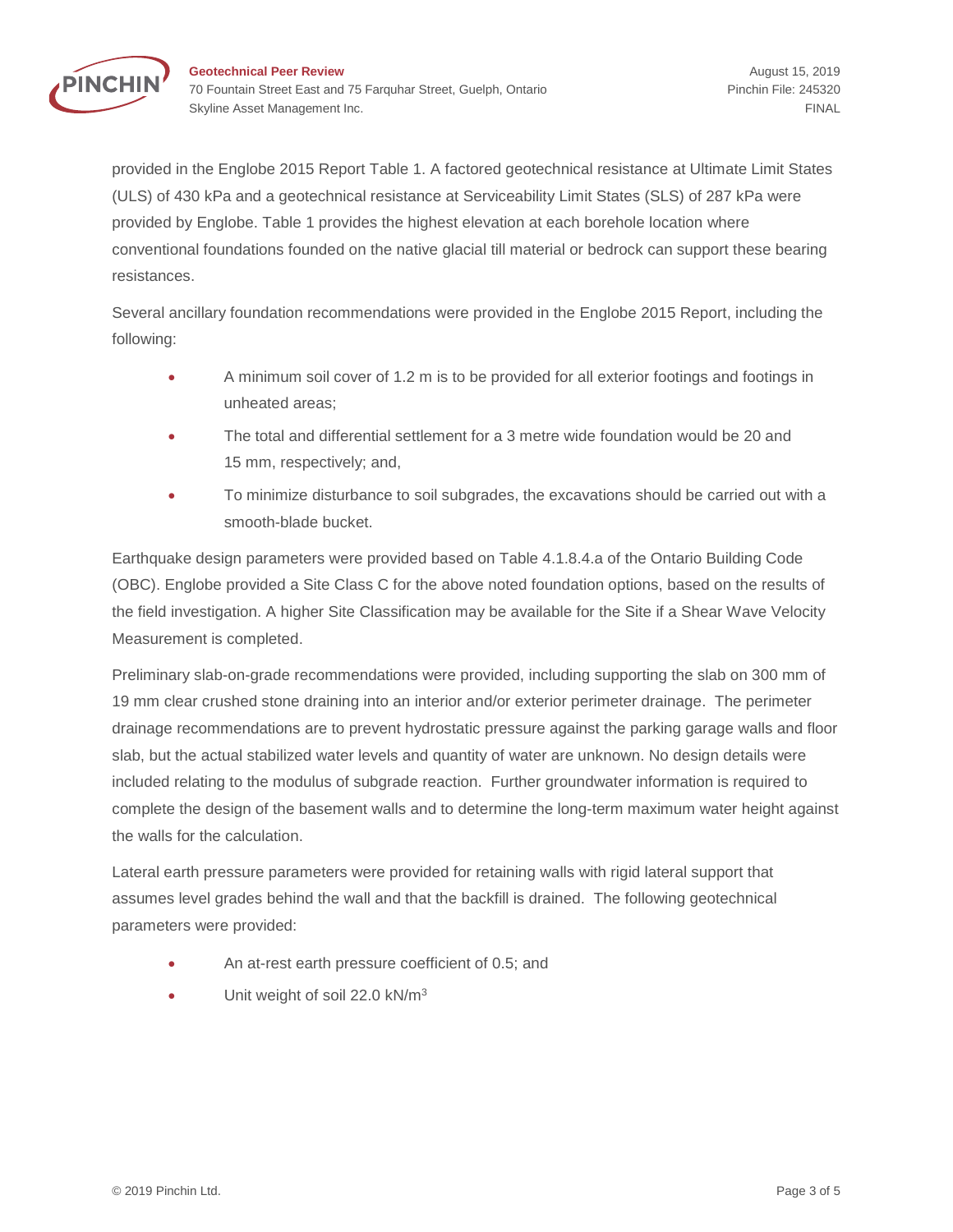

**Geotechnical Peer Review August 15, 2019** 70 Fountain Street East and 75 Farquhar Street, Guelph, Ontario Phinchin File: 245320 Skyline Asset Management Inc. **FINAL** 

Pavement design recommendations were provided including the preparation of the subgrade soil for the support of the recommended pavement structure. Pavement structures were provided for light duty areas and heavy duty areas/shipping docks/access roads. The recommended composition for the asphaltic concrete pavement was HL3 surface course, and HL8 base course. Additionally, a recommendation for a haul road during construction was provided.

# **CONCLUSIONS**

The geotechnical comments and recommendations provided within the Englobe 2015 Report are considered suitable for the preliminary design of the proposed development, consisting of a twenty storey building, with four levels of underground parking; however, the recommendations provided in the report are not sufficient for final design purposes. Additional geotechnical investigations including rock coring to the depth of the lowest level of parking garage, unconfined compressive strength testing of bedrock cores, physical property testing and ongoing groundwater monitoring should be completed once final building designs have been determined to confirm the design bearing resistances, provide design recommendations for the parking garages, dewatering requirements and concrete slabs.

#### **TERMS AND LIMITATIONS**

This PR was performed for Skyline Asset Management Inc. (Client) in order to identify potential issues of geotechnical concern associated with the property at 70 Fountain Street East and 75 Farquhar Street, Guelph, Ontario (Site), based on information collected and provided by others.

This letter was prepared for the exclusive use of the Client, subject to the terms, conditions and limitations contained within the duly authorized work plan for this project. Any use which a third party makes of this letter, or any reliance on or decisions to be made based on it, is the sole responsibility of such third parties. Pinchin accepts no responsibility for damages suffered by any third party as a result of decisions made or actions conducted.

If additional parties require reliance on this letter, written authorization from Pinchin will be required. Pinchin disclaims responsibility of consequential financial effects on transactions or property values, or requirements for follow-up actions and costs. Furthermore, this letter should not be construed as legal advice. Pinchin will not provide results or information to any party unless disclosure by Pinchin is required by law.